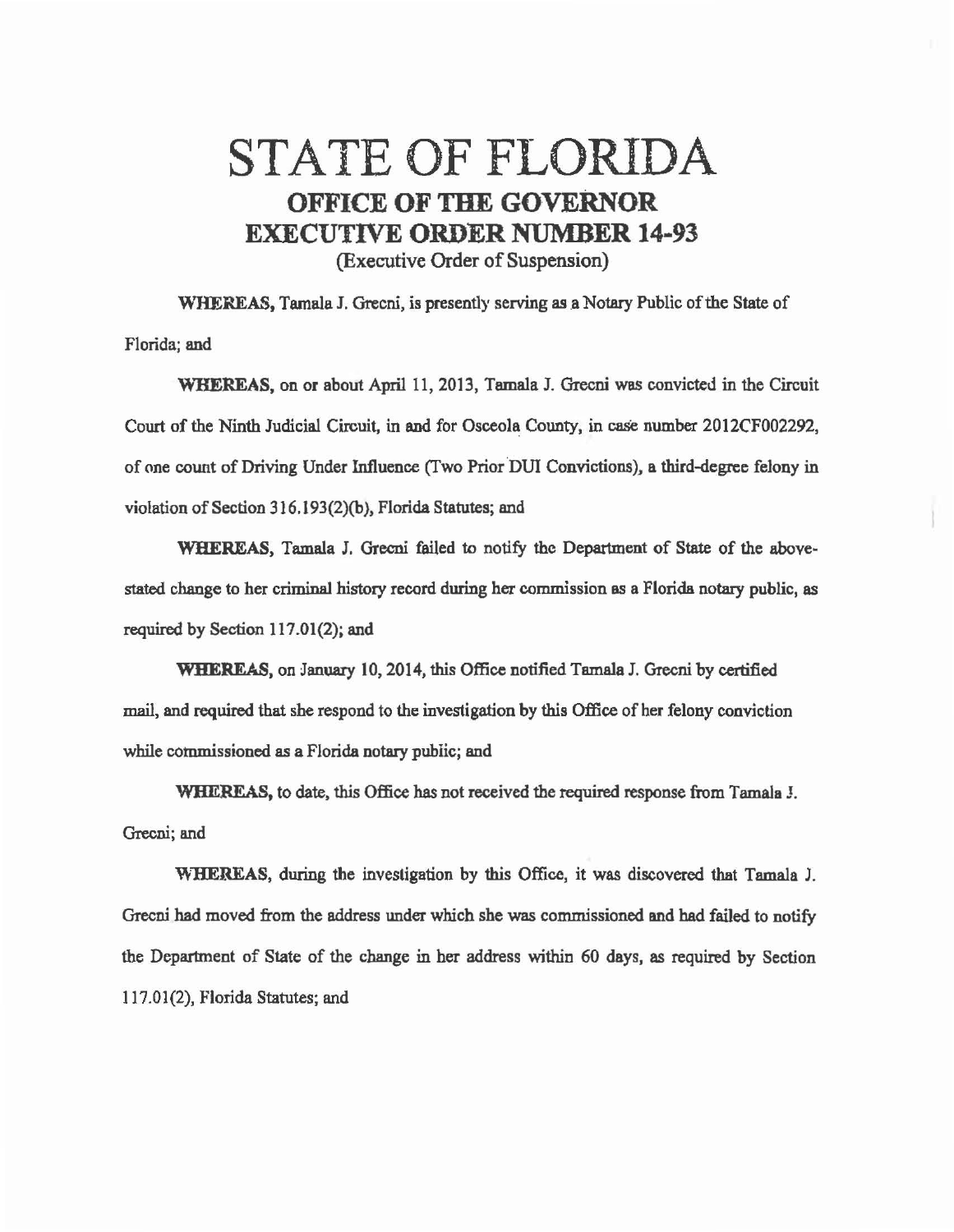WHEREAS, the Governor is authorized by Article IV, Section 7 of the Florida Constitution to suspend from office by executive order an appointed public official for the commission of a felony; and

WHEREAS, it is in the best interests of the citizens of the State of Florida that Tamala J. Grecni be immediately suspended from the public office, which she now holds, upon the grounds set forth in this Executive Order;

NOW, THEREFORE, I, RICK SCOTT, Governor of Florida, pursuant to Article IV, Section 7 of the Florida Constitution and Section 117.01(4), Florida Statutes, find and state as follows:

- A. Tamala J. Grecni is a duly appointed Notary Public of the State of Florida, pursuant to Section 117.01, Florida Statutes.
- B. Tamala J. Grecni is commissioned *as* a Florida notary public from November 21, 2010, through November 20, 2014.
- C. Tamala J. Grecni was convicted of a felony in Osceola County in 2013. while commissioned as a Florida notary public.
- D. Tamala J. Grecni failed to notify the Department of State of the change to her criminal history reccrd following her felony conviction in Osceola County in 2013, as required by Section 117.01(2), Florida Statutes.
- E. Tamala J. Grecni failed to notify the Department of State within 60 days of her change of address, in violation of Section 117.01(2), Florida Statutes.
- F. Tamala J. Grecni refused to cooperate or respond to an investigation of notary misconduct by the Executive Office of the Governor, as required by Section 117.01(4)(c), Florida Statutes.